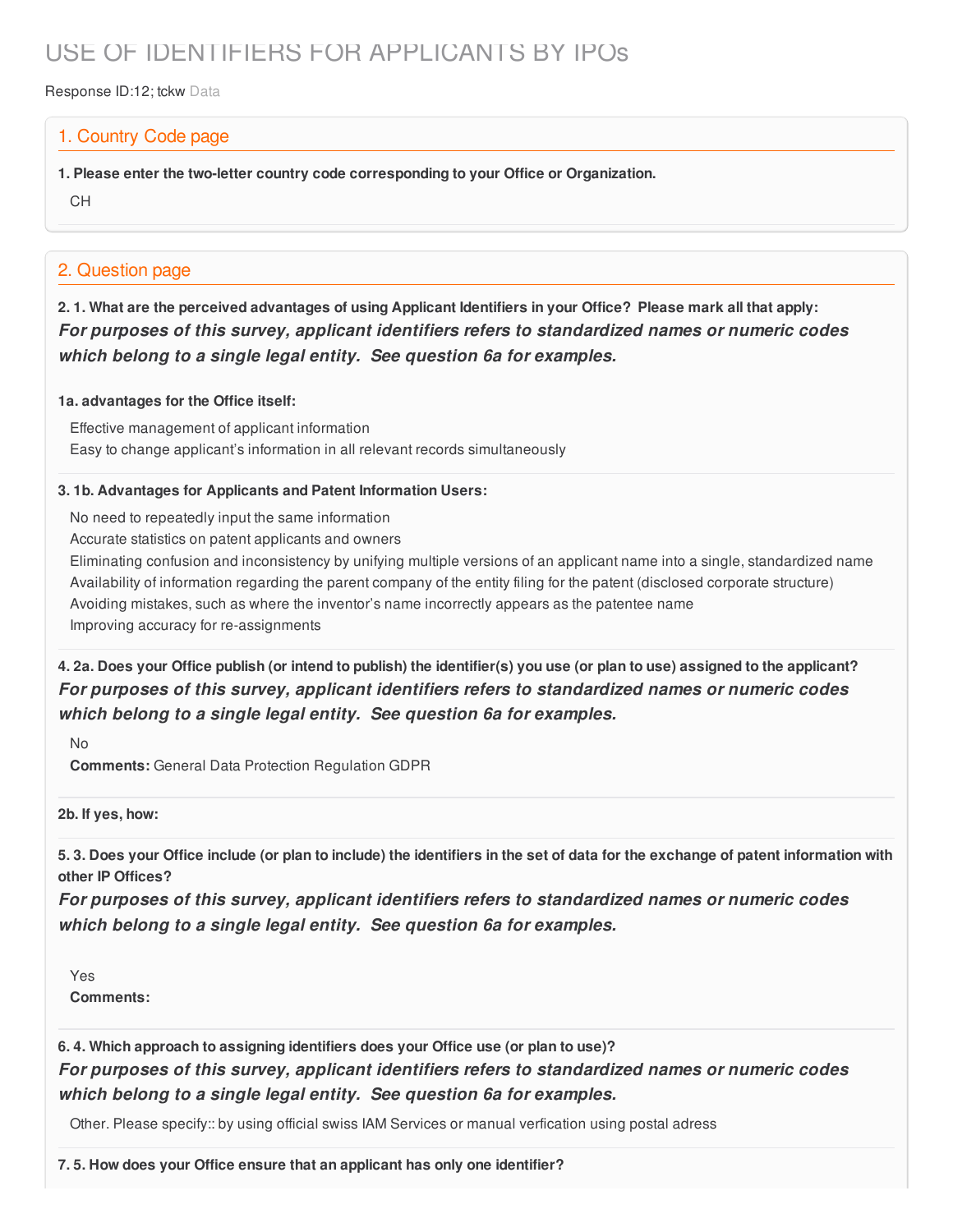## *For purposes of this survey, applicant identifiers refers to standardized names or numeric codes which belong to a single legal entity. See question 6a for examples.*

In case of national applicants,: we do not ensure that. the applicant can have several id's. we use an email adress as id. In case of foreign applicants,: we do not ensure that. the applicant can have several id's. we use an email adress as id.

#### **8. 6a. What information does your Office request in order to determine identifiers for national applicants?**

## *For purposes of this survey, applicant identifiers refers to standardized names or numeric codes which belong to a single legal entity. See question 6a for examples.*

E-mail address

**Comments:** for the moment there is no general personal identification number available in Switzerland. if this will change we will reconsider using Email adresses.

**9. 6b. What information does your Office request in order to determine identifiers for foreign applicants?** *For purposes of this survey, applicant identifiers refers to standardized names or numeric codes which belong to a single legal entity. See question 6a for examples.*

Other. Please specify:: current regulation enforce us to verify an Email Adress by sende a letter to a postal adress.

10.7a. Does your Office consider that a Global Identifier (GID) would be a desirable solution for applicant name **standardization?**

No **Comments:**

**11. 7b. If yes, could you suggest how the GID should be established and maintained?**

12.7c. In case a GID is established, will your Office use both the GID and a national identifier at the same time, or will your **Office use the GID instead of a national identifier?**

we would first need to understand the change process. how to ensure that changes are propagated in each national register / application.

## **13.PART B - NO IDENTIFIER**

8a. If your Office does not use or does not intend to use identifiers for applicants, please explain why: *For purposes of this survey, applicant identifiers refers to standardized names or numeric codes which belong to a single legal entity. See question 6a for examples.*

14.8b. Please describe any alternative approach to the use of identifiers that your office is using or contemplates using. including how that approach deals with issues of name ambiguity (misspellings, multiple spellings, different character sets, **etc):**

*For purposes of this survey, applicant identifiers refers to standardized names or numeric codes which belong to a single legal entity. See question 6a for examples.*

15.9. Please explain any drawbacks or legal complications your Office may have related to using identifiers: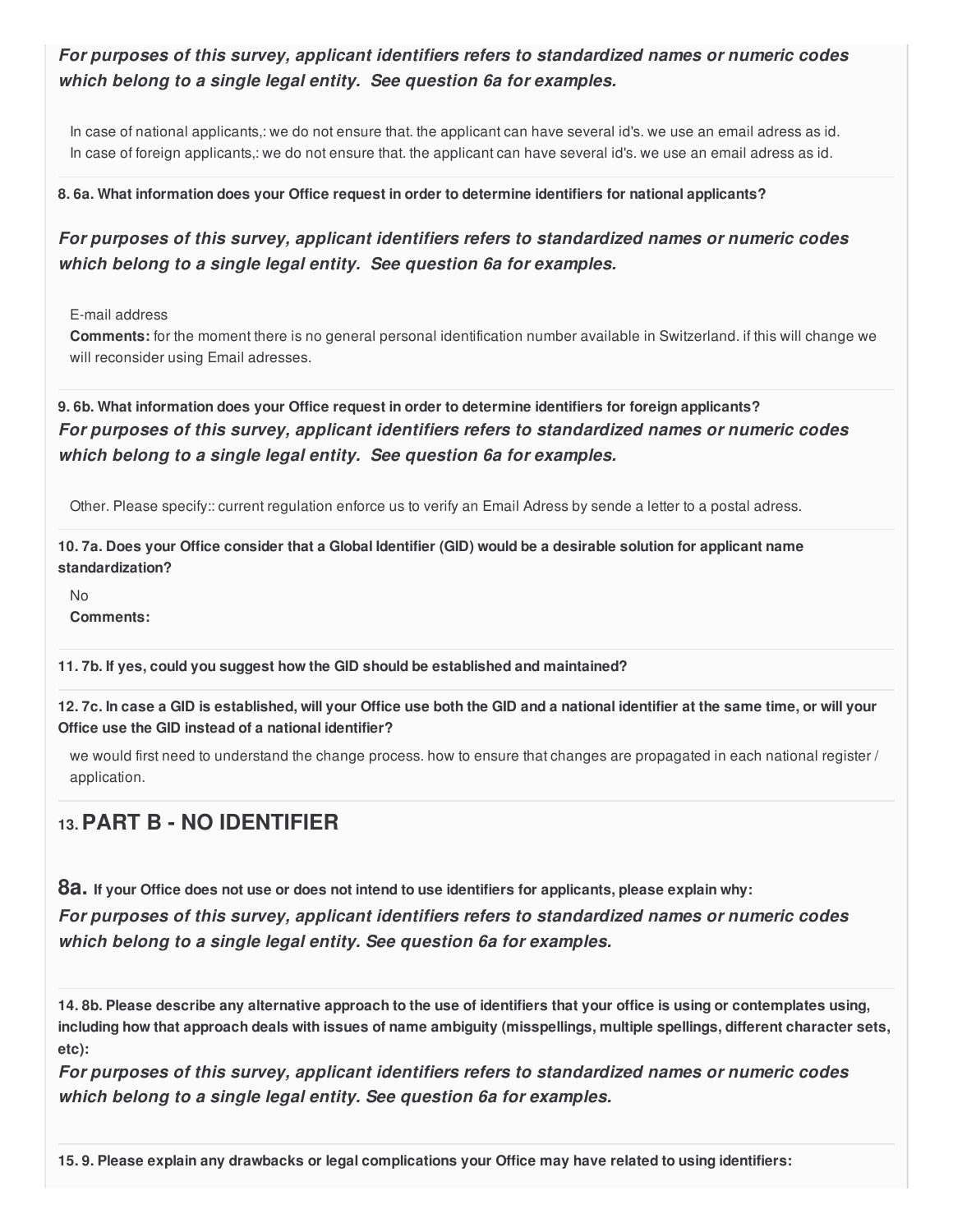*For purposes of this survey, applicant identifiers refers to standardized names or numeric codes which belong to a single legal entity. See question 6a for examples.*

**16. 10. Which of the following options would you consider for investigation in your Office?**

*[Note \* Normalization – correction of "trivial" errors (which leave the possibility of multiple name variants for one applicant)*

*\*\* Standardization – using one name variant for an applicant (which might not be the ultimate owner, as IP rights can be registered in the name of a subsidiary when the beneficiary is the parent company)]*

Please mark each option that you choose with (L: Low), (M: Medium) or (H: High) depending on the priority attributed **by your office.**

|                                                               | L: Low | M: Medium | $H:$ High |
|---------------------------------------------------------------|--------|-----------|-----------|
| Use of identifiers                                            |        |           |           |
| Normalized* names                                             | X      |           |           |
| Use of "dictionaries" of patentee names by patent information | X      |           |           |
| Use of standardized** names designated by applicants          |        |           |           |

#### **Other. Please specify:**

17.11. What is your Office's desired outcome from the Name Standardization Task Force (set of recommendations, public **database, etc.)? Please explain:**

18.12. Where should the standardization effort be focused? For example, on internal systems in IPOs or for externally-held **IP databases?**

19.12a. Does your Office use (or plan to use) a computer algorithm for the normalization or standardization of applicant **names?**

#### Yes

**Comments:** using official swiss post address verification / normalization. a swiss postal address is mandatory for communication with ipi

**20. 12b. If yes, please briefly describe the algorithm.**

*A detailed description is not necessary. If the algorithm has a commonly recognized name, that may be sufficient. If not, a few words or sentences describing the general approach of the algorithm are enough. If multiple algorithms are used in combination, please briefly explain each one. Example: "The algorithm removes non-latin characters and repeated whitespace, then uses a dictionary to replace known abbreviations with a standard format, such as "L.L.C." and "LLC." being replaced with "LLC".*

we take the existing postal address and normalize it with the official postal addresses in Switzerland. We do not use similarity algorithms as this may lead to false positiv changes.